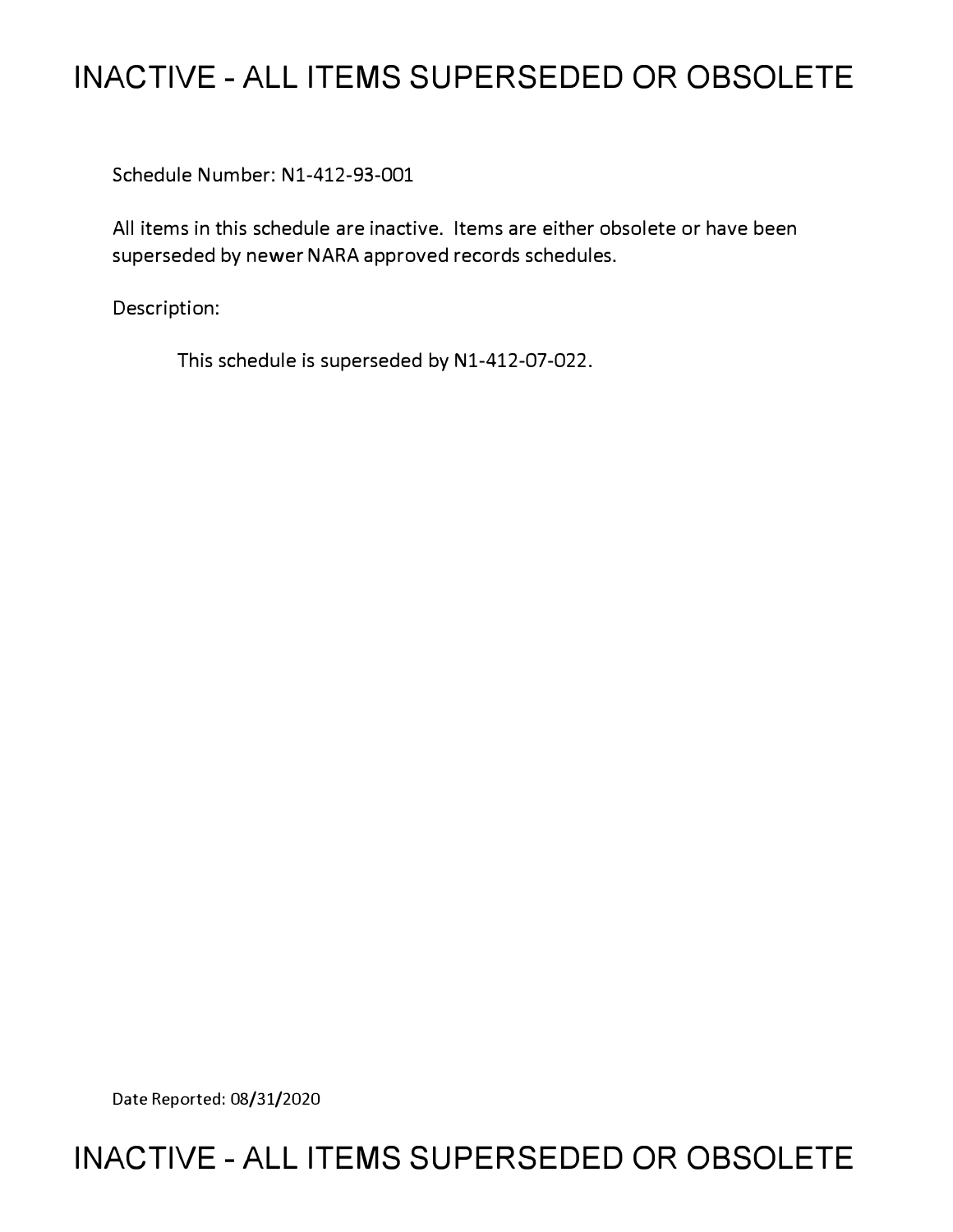| <b>REQUEST FOR RECORDS DISPOSITION AUTHORITY</b>                                                                                                                                                                                                                                                                                                                                                                                                     | <b>LEAVE BLANK (NARA use only)</b><br><b>JOB NUMBER</b>                                                                                                                   |  |  |  |
|------------------------------------------------------------------------------------------------------------------------------------------------------------------------------------------------------------------------------------------------------------------------------------------------------------------------------------------------------------------------------------------------------------------------------------------------------|---------------------------------------------------------------------------------------------------------------------------------------------------------------------------|--|--|--|
| (See Instructions on reverse)                                                                                                                                                                                                                                                                                                                                                                                                                        | $N - 4/2 - 93 - 1$                                                                                                                                                        |  |  |  |
| <sup>TO:</sup> NATIONAL ARCHIVES and RECORDS ADMINISTRATION (NIR)<br>WASHINGTON, DC 20408                                                                                                                                                                                                                                                                                                                                                            | <b>DATE RECEIVED</b><br>$10 - 8 - 92$                                                                                                                                     |  |  |  |
| 1. FROM (Agency or establishment)                                                                                                                                                                                                                                                                                                                                                                                                                    | NOTIFICATION TO AGENCY                                                                                                                                                    |  |  |  |
| Environmental Protection Agency<br><b>2. MAJOR SUBDIVISION</b><br>Regional Environmental Services Program Offices                                                                                                                                                                                                                                                                                                                                    | In accordance with the provisions of 44<br>U.S.C. 3303a the disposition request,<br>including amendments, is approved except<br>for items that may be marked "disposition |  |  |  |
| <b>3. MINOR SUBDIVISION</b>                                                                                                                                                                                                                                                                                                                                                                                                                          | not approved <sup>"</sup> or "withdrawn" in column 10.                                                                                                                    |  |  |  |
| 4. NAME OF PERSON WITH WHOM TO CONFER 5. TELEPHONE                                                                                                                                                                                                                                                                                                                                                                                                   | <b>DATE</b><br>ARCHIVIST OF THE UNITED STATES<br>$4 - 5 - 95$                                                                                                             |  |  |  |
| Michael L/Miller<br>(202) 260-5911<br><b>6. AGENCY CERTIFICATION</b>                                                                                                                                                                                                                                                                                                                                                                                 |                                                                                                                                                                           |  |  |  |
| I hereby certify that I am authorized to act for this agency in matters pertaining to the disposition of its records<br>and that the records proposed for disposal on the attached $\frac{3}{2}$ page(s) are not now needed for the<br>Agencies,<br>X<br>is not required;<br>is attached; or<br>has been requested.<br><b>DATE</b><br><b>TITLE</b><br>SIGNATURE OF ACENCY, REPRESENTATIVE<br>Michael L. Miller<br>10/05/92<br>Agency Records Officer |                                                                                                                                                                           |  |  |  |
| $\frac{7}{11}$<br>8. DESCRIPTION OF ITEM AND PROPOSED DISPOSITION                                                                                                                                                                                                                                                                                                                                                                                    | 9. GRS OR<br><b>10. ACTION</b>                                                                                                                                            |  |  |  |
| NO.                                                                                                                                                                                                                                                                                                                                                                                                                                                  | <b>SUPERSEDED</b><br><b>TAKEN (NARA</b><br><b>JOB CITATION</b><br>USE ONLY)                                                                                               |  |  |  |
| See attached pages<br>Schedule consists of one series of records<br>concerning analytical data files.                                                                                                                                                                                                                                                                                                                                                |                                                                                                                                                                           |  |  |  |
| equer sent to apprey, NNT NSX NCF 1/10/08<br>115-109<br>NSN 7540-00-634-4064<br>PREVIOUS EDITION NOT USABLE                                                                                                                                                                                                                                                                                                                                          | STANDARD FORM 115 (REV. 3-91)                                                                                                                                             |  |  |  |
|                                                                                                                                                                                                                                                                                                                                                                                                                                                      | <b>Prescribed by NARA</b><br>36 CFR 1228                                                                                                                                  |  |  |  |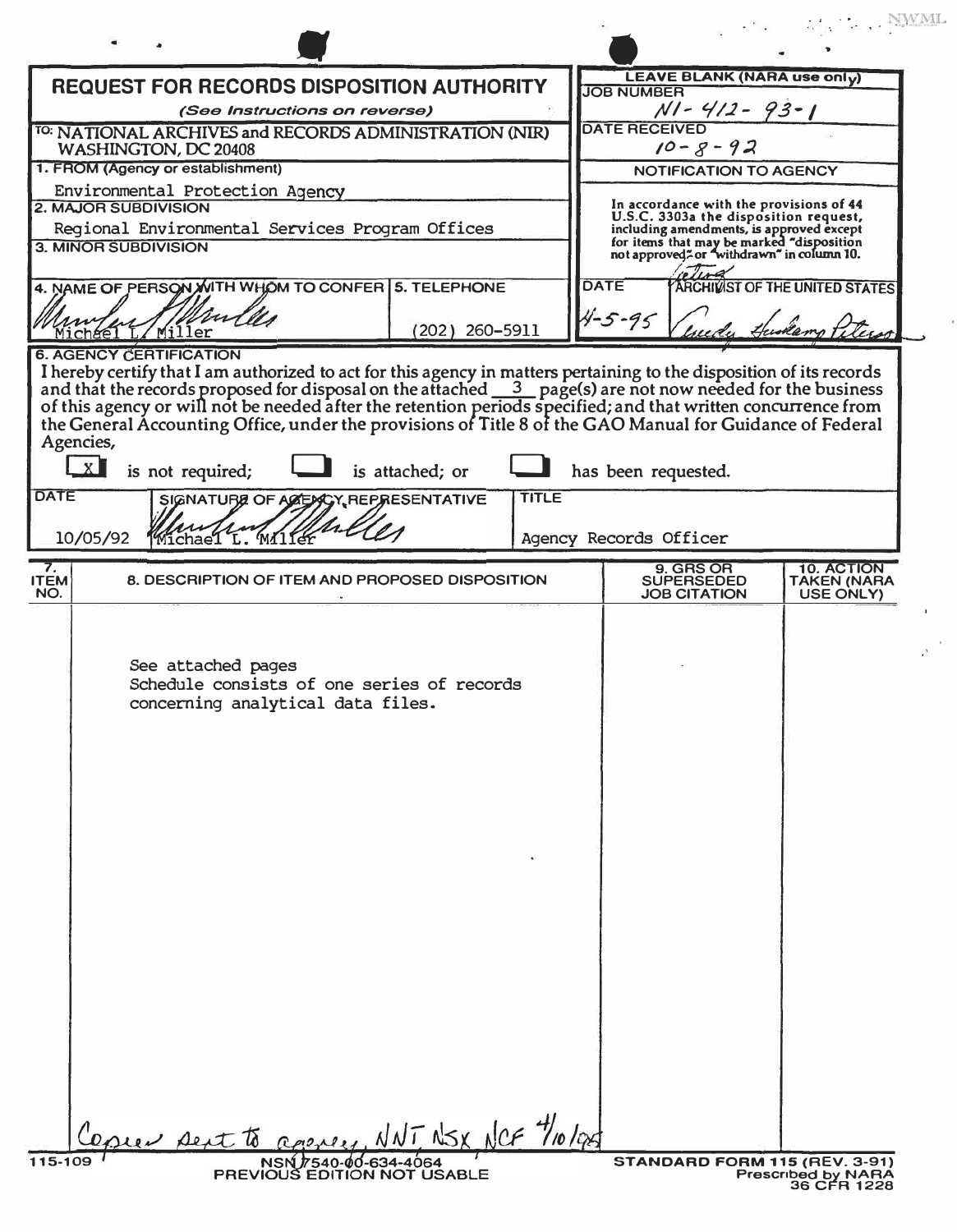### NWML

 $\mathcal{R}$ 

.<br>...



### DRAFT OF **9/9/92**

#### **U.S. EPA RECORDS CONTROL SCHEDULE**

**SERIES** TITLE: Analytical Data Files

**PROGRAM:** Regional/Environmental Services

**EPA SERIES NO: 223R** 

.. ....

NARA SCHEDULE NO. Pending (Use this number to retire records to the FRC)

**APPLICABILITY,** Can be applied by Regional Environmental Services programs

### *IDENTIFYING INFORMATION:*

**DESCRIPTION:** Files consist of raw data and documentation for sampling and analytical activities. Files contain field sampling information and analytical results, quality control data, and supporting raw data. Specific documents include: analysis request forms, field sheets, chain of custody, data review memoranda, data reports, analyst log books, sample logbooks, data sheets, correspondence, quality control summaries, QC data logs and worksheets. This item does <u>not</u> cover Superfund records.

**ARRANGEMENT:** Arrangement **varies** 

**TYPE OF RECORDS: RESTRICTIONS:**<br> **Case files Confidential** 

Confidential Business Information Enforcement Sensitive Information

**MEDIUM: VITAL RECORDS: Paper,** forms, electronic

**FUNCTIONS SUPPORTED:**  Program operations

**SPECIFIC LEGAL REQUIREMENTS:** None